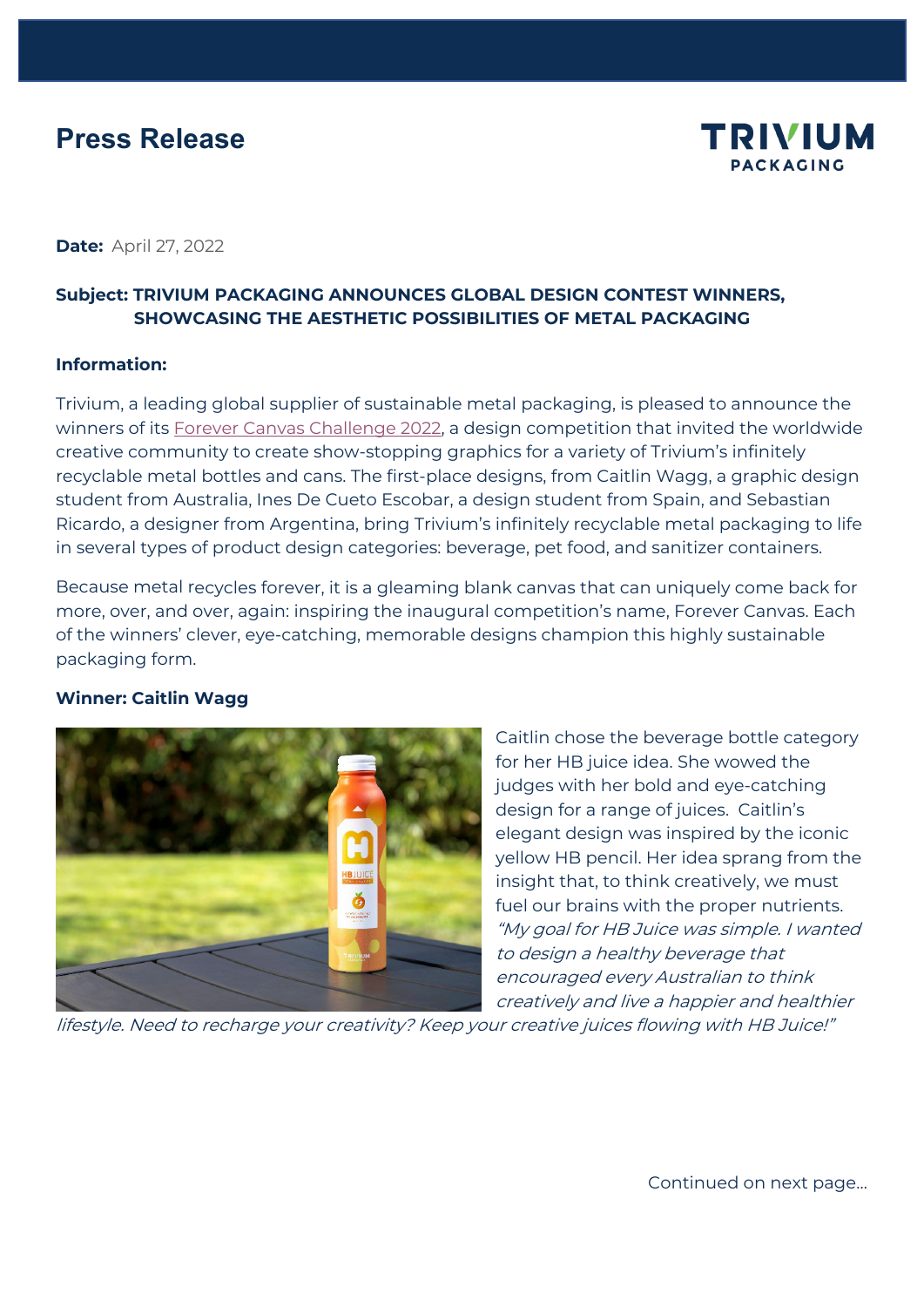

#### **Winner: Ines De Cueto Escobar**



Ines chose the food can category for her playful cat food design, inspired by her lifelong fascination with food and its packaging, and her beloved cat Ludi. Ines, a design student from Spain currently studying in the UK, grabbed the judge's attention with her bright, fun design that has real personality. She created a 'cat character' that would really grab people's attention in-store and on the shelf. The resulting clean design with its striking colors and execution speaks for itself. "In

this project it was clear from the beginning that I wanted to do something fun, colorful and eye-catching. Basically, taking this opportunity to have fun, be creative, and create something that I love visually and graphically."

#### **Winner: Sebastian Ricardo**



Sebastian was inspired to make a hero of the material itself. He used aluminum as the central element of his design, creating an impactful sanitizer bottle with a thoroughly premium feel. The design allows the stylish, brushed aluminum to shine through the central area for maximum impact. The judges were impressed that Sebastian's design highlighted that the product protects both the body and the environment, and accurately reflected the high quality of

Trivium's premium packaging. "I sought to design a product with a real and commercial appearance, but that at the same time has a story behind it that transmits important ideas and values. I did not focus only on the visual or functional."

Entries were meticulously reviewed and assessed by a panel of Trivium experts, working alongside two special guest judges: Andrew Gibbs, founder of Dieline, the world's most visited packaging design website; and Debrah Smith, Creative Director of packaging design visionaries Smith&+Village.

In addition to having their final designs featured on Trivium's site, the three budding designers received a consultation with internationally acclaimed creative agency, This is Embrace, to refine designs and receive real, on-the-job training.